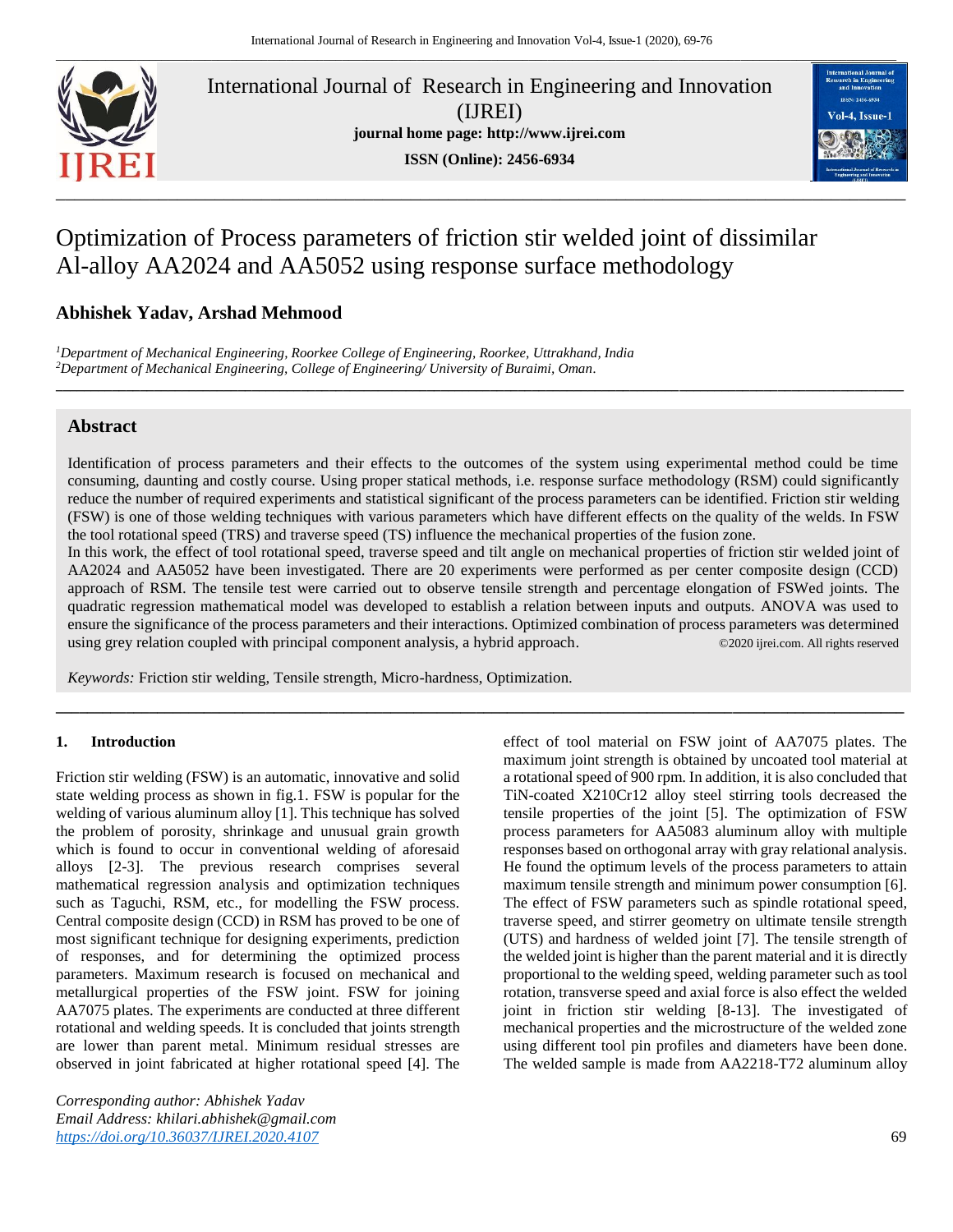sheet of 3.8 mm thickness. It was deducted that the sample used in the experiment can be successfully welded using a threaded, cylindrical 5-mm diameter pin, at 900 rpm and a welding speed of 0.03 m/min [14].



The hardness and strength of the FSW joint were investigated under different rotational and transverse tool speeds. In the experiment, the FSW was applied to join two pieces made of different aluminum alloys (i.e., AA 5383 and AA7075). The study showed that using 700 rpm as the rotational speed and 40 mm/min as the transverse speed produced the best hardness and strength of materials of the welded region [15]. The effect of FSW welding parameters on the tensile strength of butt joints made of AA7039 aluminum alloys using Taguchi parametric design approach have been studied [16]. The hardness and ultimate tensile strength of bimetallic weld joint was increases by increasing the pre-stresses, and by increasing the thermal loading ductility was decreases. To avoid the brittle failure, the value of thermal stress and pre stress should take low as possible. At plastic range, the shape of stress strain curve of stainless steel is higher than the carbon steel [17-19]. The influence of friction stir welding parameters such as tool rotational speed, welding speed and tool pin diameter on tensile strength of friction stir welded dissimilar AA2024 and AA6061 joint have been investigated. Experiments are designed with three factors and three levels Box– Behnken matrix by using RSM. FSW parameters such as traverse speed 28 mm/min, tool rotational speed of 710 rpm and tool pin diameter of 5 mm yield the maximum tensile strength of 163.76 MPa [20].

In this work, the effect of tool rotational speed, traverse speed and tilt angle on mechanical properties of friction stir welded joint of AA2024 and AA5052 have been investigated. There are 20 experiments were performed as per center composite design (CCD) approach of RSM. The experiments were carried out to observe tensile strength, percentage elongation and microhardness of FSWed joints. The quadratic regression mathematical model was developed to establish a relation between inputs and outputs responses.

### **2. Materials and Methods**

### *2.1 Chemical composition and mechanical properties of the base materials*

In this present study, experimental work was conducted on dissimilar aluminum alloy AA5052 and AA2024 plates of 6 mm thickness. These aluminum alloys were fabricated by friction stir welding. The chemical composition and mechanical properties of parent material of the dissimilar aluminum alloys as shown in table 1 and 2.

| <b>Table 1.</b> Chemical composition of AA5052 and AA2024 Al-alloy |                                                               |  |  |                                    |  |  |  |      |
|--------------------------------------------------------------------|---------------------------------------------------------------|--|--|------------------------------------|--|--|--|------|
| Material                                                           |                                                               |  |  | $Si$   Cu   Fe   Zn   Mg   Mn   Cr |  |  |  | - Al |
| AA5052                                                             |                                                               |  |  |                                    |  |  |  |      |
| AA2024                                                             | $0.5$   $4.4$   $0.5$   $0.25$   $1.5$   $0.6$   $0.1$   Bal. |  |  |                                    |  |  |  |      |

*Table 1. Mechanical properties of AA5052 and AA2024 Al-alloy*

| Material | UTS (MPa) | <b>Yield Strength</b> | Elongation    | Hardness |  |
|----------|-----------|-----------------------|---------------|----------|--|
|          |           | (MPa)                 | $\frac{9}{6}$ | (HV)     |  |
| AA5052   | 232       | 190                   |               | 94       |  |
| AA2024   | 364       | 247                   | 19            | 135      |  |

## *2.2 Experimental set up*

The experimental set up consists of a Friction Stir Welding machine. The FSW machine has a rigid base, tool head, table, rotating spindle, horizontal and automated process control which favors the FSW process.



*Figure 2: Friction stir welded joint of AA5052 and AA2024*



*Figure 3: Friction stir welding tool of H13 tool steel*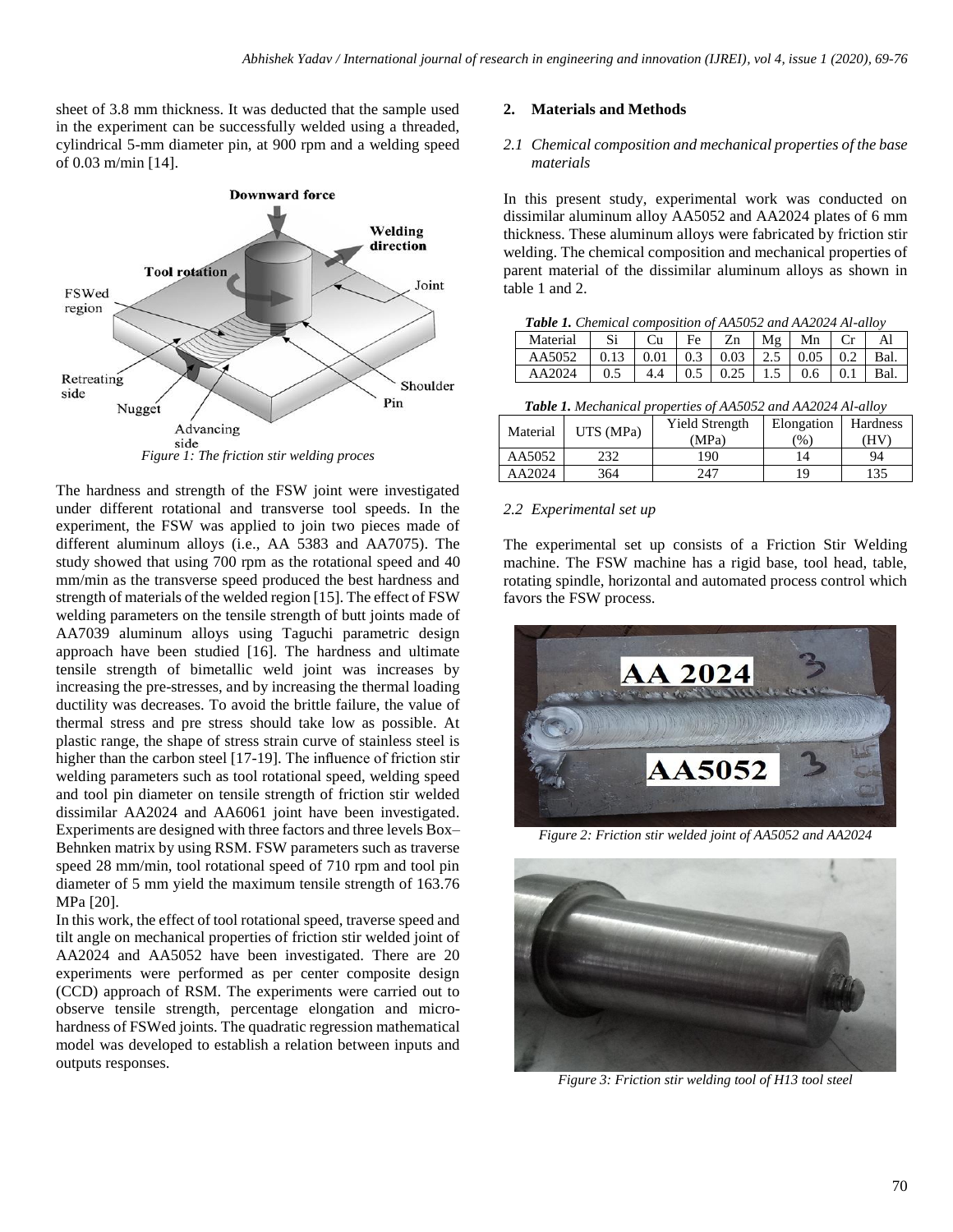Single pass butt welding procedure was used to fabricate the dissimilar AA5052 and AA2024 FSW joints in the plate's size of 120×80×6 mm as shown in fig. 2. Specially designed fixture was used to firmly hold the work piece against the axial force of rotating FSW tool. The input parameters range which are in FSw welded joint have been taken as rotational speed (1100 rpm to 1400 rpm), feed rate (40-70 mm/min) and tilt angles ( $0^0$ - $2^0$ ).

## *2.3 Fabrication of FSW tools*

Variety of tool materials like high carbon high chromium steel, carbide and high speed steel were considered for fabricating the tool. After vast research, The non-consumable H13 steel tool with pin diameter, shoulder diameter and pin length of 7 mm, 19.5 mm, and 5.5 mm respectively was used is shown in fig. 3.

## *2.4 Design of experiments*

Response surface methodology (RSM) is an interaction of mathematical and statistical techniques for modelling and optimizing the response variable models which several independent variables influence a dependent variable or response and the goal is to optimize the response. Experiments have been carried out according to the experimental plan based on central composite rotatable second-order design (CCD)matrix with the star points being at the center of each face of factorial space was used,. The upper limit of a factor was coded as  $+1$ , and the lower limit was coded as  $-1$ . The face-centered CCD involves 20 experimental observations at three independent input variables. The experimental Friction stir welding parameters and their levels in this study in the actual form is given in Table 3.

*Table 3: Processing parameter of friction stir processing and its level*

| Parameters                        | Notation |           |      | Levels |      |
|-----------------------------------|----------|-----------|------|--------|------|
|                                   | Range    |           | -1.  | O.     |      |
| Tool rotational<br>Speed (rpm)    | А        | 1100-1400 | 1100 | 1250   | 1400 |
| <b>Traverse Speed</b><br>(mm/min) |          | 40-70     | 40   | 55     | 70   |
| Tilt angle (degree)               |          | $0 - 2$   |      |        |      |

|                | A:Tool Rotational | таже т. т пенья зни мешту ранитетств ини теп бирин тевропосв<br><b>B:Travere Speed</b> | C: Tilt        | Tensile Strength | Elongation | Micro-hardness |
|----------------|-------------------|----------------------------------------------------------------------------------------|----------------|------------------|------------|----------------|
| S.No           | Speed (rpm)       | (mm/min)                                                                               | Angle(degree)  | (MPa)            | (% )       | (HV)           |
|                | 1250              | 55                                                                                     |                | 173              | 8.16       | 62             |
| $\overline{c}$ | 1400              | 55                                                                                     |                | 180              | 8.5        | 68             |
| 3              | 1250              | 55                                                                                     |                | 179              | 8.4        | 65             |
| $\overline{4}$ | 1250              | 55                                                                                     |                | 194              | 9.1        | 70             |
| 5              | 1250              | 40                                                                                     |                | 172              | 8.1        | 60             |
| 6              | 1400              | 70                                                                                     | $\theta$       | 187              | 8.8        | 65             |
| 7              | 1400              | 40                                                                                     | $\theta$       | 244              | 9.4        | 73             |
| 8              | 1400              | 40                                                                                     | 2              | 248              | 11         | 88             |
| 9              | 1100              | 70                                                                                     | $\overline{0}$ | 252              | 14.5       | 112            |
| 10             | 1100              | 55                                                                                     |                | 244              | 11.5       | 105            |
| 11             | 1250              | 55                                                                                     | $\theta$       | 201              | 9.5        | 73             |
| 12             | 1100              | 40                                                                                     | $\Omega$       | 244              | 14.5       | 89             |
| 13             | 1100              | 70                                                                                     | $\overline{c}$ | 295              | 15.8       | 98             |
| 14             | 1400              | 70                                                                                     | $\overline{2}$ | 298              | 17.6       | 105            |
| 15             | 1250              | 55                                                                                     |                | 230              | 10.8       | 85             |
| 16             | 1250              | 70                                                                                     |                | 205              | 9.76       | 76             |
| 17             | 1250              | 55                                                                                     |                | 231              | 10.9       | 86             |
| 18             | 1250              | 55                                                                                     |                | 242              | 11.4       | 92             |
| 19             | 1250              | 55                                                                                     | $\overline{2}$ | 225              | 10.6       | 82             |
| 20             | 1100              | 40                                                                                     | $\overline{2}$ | 195              | 7.5        | 56             |

*Table 4: Friction stir welding parameters and their output responses*

## **3. Results and discussion**

#### *3.1 Developing the mathematical model*

The adequacy of the developed empirical relationship for the response variables tensile strength, elongation and microhardness were tested using the analysis of variance (ANOVA) technique [21]. The experimental FSW parameters and their levels in this study in the actual form is given in Table 3. The fit summary reveals that the fitted quadratic model is statistically significant to analyze the response variables. It is found that the calculated F ratios are larger than the tabulated values at a 95%

confidence level. The value which are less than 0.05 are considered significant and the values greater than 0.05 are not significant and the model is adequate to represent the relationship between machining response and the machining parameters. The mathematical regression model equations are developed using RSM approach for process responses. Regression equations in coded values of process parameters are written in equations 1, 2, and 3 for UTS, % elongation and micro-hardness respectively.

Tensile strength =  $1454.8 - 2.17A + 8.26B - 248.67C - 0.006$  $AB + 0.10BC + 1.66AC + 0.0009 A^2$  –  $0.009 B^2 + 22.4 C^2$ (1)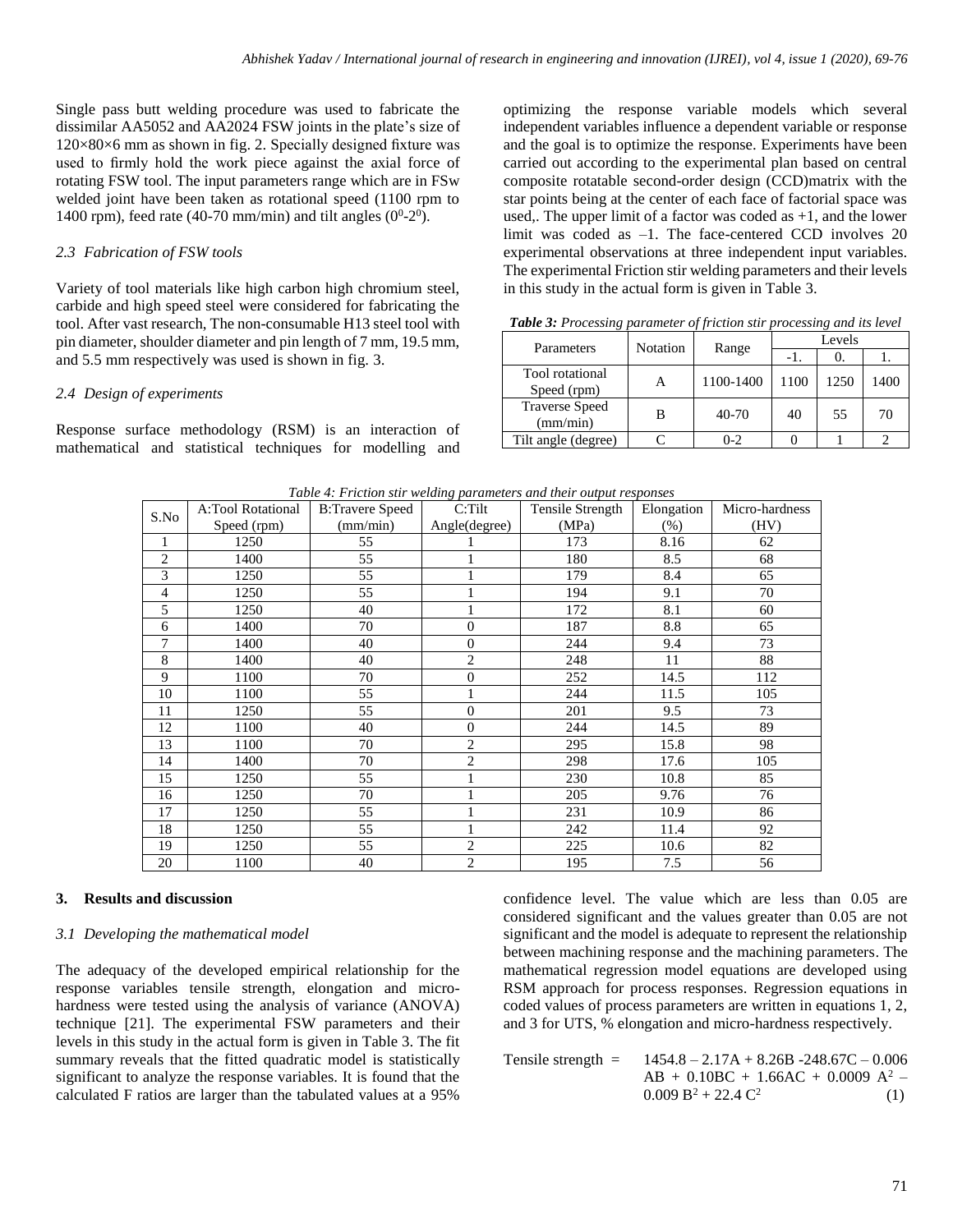- Elongation =  $119.43 0.155A + 0.026B -25.98C -$ 0.0001 AB + 0.0134BC + 0.129AC +  $0.00006 A^2 - 0.001 B^2 + 1.345 C$ <sup>2</sup>(2)
- Micro-hardness =  $787.56 1.33A + 7.1B 131.53C 0.003$  $AB + 0.085BC + 0.367AC + 0.0055 A^2$  –  $0.027 B^2 + 3.4 C^2$ (3)

Tool rotational speed is most significant term followed by B, C, AB, AC,  $A^2$ ,  $B^2$ , and  $C^2$ . In FSW process, the work-piece is subjected to different thermal cycles and cooling rate in addition to plastic deformation, which resulted in variation of joint properties. The variation in thermal cycle also causes the dissolution, formation, and coarsening of strengthening precipitates in the nugget zone.

|                         | Tuble 5. AlvOVA lest results for tensue strength |    |             |         |         |                 |  |  |  |
|-------------------------|--------------------------------------------------|----|-------------|---------|---------|-----------------|--|--|--|
| Source                  | Sum of Squares                                   | df | Mean Square | F-value | p-value |                 |  |  |  |
| Model                   | 19642.39                                         | 9  | 2182.49     | 3.11    | 0.0046  | significant     |  |  |  |
| A-Tool Rotational Speed | 532.9                                            |    | 532.9       | 0.7584  | 0.4042  |                 |  |  |  |
| <b>B-Traverse Speed</b> | 1795.6                                           |    | 1795.6      | 2.56    | 0.141   |                 |  |  |  |
| C-Tilt Angle            | 1768.9                                           |    | 1768.9      | 2.52    | 0.1437  |                 |  |  |  |
| AB                      | 1653.13                                          |    | 1653.13     | 2.35    | 0.1561  |                 |  |  |  |
| AC                      | 1830.13                                          |    | 1830.13     | 2.6     | 0.1376  |                 |  |  |  |
| ВC                      | 4950.13                                          |    | 4950.13     | 7.04    | 0.0241  |                 |  |  |  |
| $A^2$                   | 1255.11                                          |    | 1255.11     | 1.79    | 0.211   |                 |  |  |  |
| B <sup>2</sup>          | 12.55                                            |    | 12.55       | 0.0179  | 0.8963  |                 |  |  |  |
| $\mathbb{C}^2$          | 1375.36                                          |    | 1375.36     | 1.96    | 0.192   |                 |  |  |  |
| Residual                | 7026.56                                          | 10 | 702.66      |         |         |                 |  |  |  |
| Lack of Fit             | 2595.73                                          | 5  | 519.15      | 0.5858  | 0.7142  | not significant |  |  |  |
| Pure Error              | 4430.83                                          | 5  | 886.17      |         |         |                 |  |  |  |
| Cor Total               | 26668.95                                         | 19 |             |         |         |                 |  |  |  |

*Table 5: ANOVA test results for tensile strength*

*Table 6: ANOVA test results for % elongation*

| Source                  | Sum of Squares | df | Mean Square | F-value | p-value |                 |
|-------------------------|----------------|----|-------------|---------|---------|-----------------|
| Model                   | 130.88         | 9  | 14.54       | 8.81    | 0.0011  | significant     |
| A-Tool Rotational Speed | 7.22           |    | 7.22        | 4.38    | 0.0628  |                 |
| <b>B-Travere Speed</b>  | 25.47          |    | 25.47       | 15.44   | 0.0028  |                 |
| C-Tilt Angle            | 3.36           |    | 3.36        | 2.04    | 0.1838  |                 |
| AB                      | 0.6612         |    | 0.6612      | 0.4008  | 0.5409  |                 |
| AC                      | 32.4           |    | 32.4        | 19.64   | 0.0013  |                 |
| BC                      | 30.03          |    | 30.03       | 18.2    | 0.0016  |                 |
| $A^2$                   | 4.62           |    | 4.62        | 2.8     | 0.1254  |                 |
| B <sup>2</sup>          | 0.1398         |    | 0.1398      | 0.0847  | 0.7769  |                 |
| $\mathbb{C}^2$          | 4.98           |    | 4.98        | 3.02    | 0.113   |                 |
| Residual                | 16.5           | 10 | 1.65        |         |         |                 |
| Lack of Fit             | 6.59           | 5  | 1.32        | 0.6649  | 0.6674  | not significant |
| Pure Error              | 9.91           | 5  | 1.98        |         |         |                 |
| Cor Total               | 147.38         | 19 |             |         |         |                 |

*Table 7: ANOVA test results for Micro-hardness*

| Source                  | Sum of Squares | df | Mean Square | F-value | p-value |                 |
|-------------------------|----------------|----|-------------|---------|---------|-----------------|
| Model                   | 3834.77        | 9  | 426.09      | 3.49    | 0.00322 | significant     |
| A-Tool Rotational Speed | 372.1          |    | 372.1       | 3.05    | 0.1114  |                 |
| <b>B-Travere Speed</b>  | 810            |    | 810         | 6.64    | 0.0276  |                 |
| C-Tilt Angle            | 28.9           |    | 28.9        | 0.2368  | 0.637   |                 |
| AB                      | 392            |    | 392         | 3.21    | 0.1033  |                 |
| AC                      | 1300.5         |    | 1300.5      | 10.66   | 0.0085  |                 |
| ВC                      | 242            |    | 242         | 1.98    | 0.1894  |                 |
| $A^2$                   | 423.46         |    | 423.46      | 3.47    | 0.0921  |                 |
| B <sup>2</sup>          | 102.02         |    | 102.02      | 0.8361  | 0.382   |                 |
| $\mathbb{C}^2$          | 31.96          |    | 31.96       | 0.2619  | 0.6199  |                 |
| Residual                | 1220.23        | 10 | 122.02      |         |         |                 |
| Lack of Fit             | 432.89         | 5  | 86.58       | 0.5498  | 0.7363  | not significant |
| Pure Error              | 787.33         |    | 157.47      |         |         |                 |
| Cor Total               | 5055           | 19 |             |         |         |                 |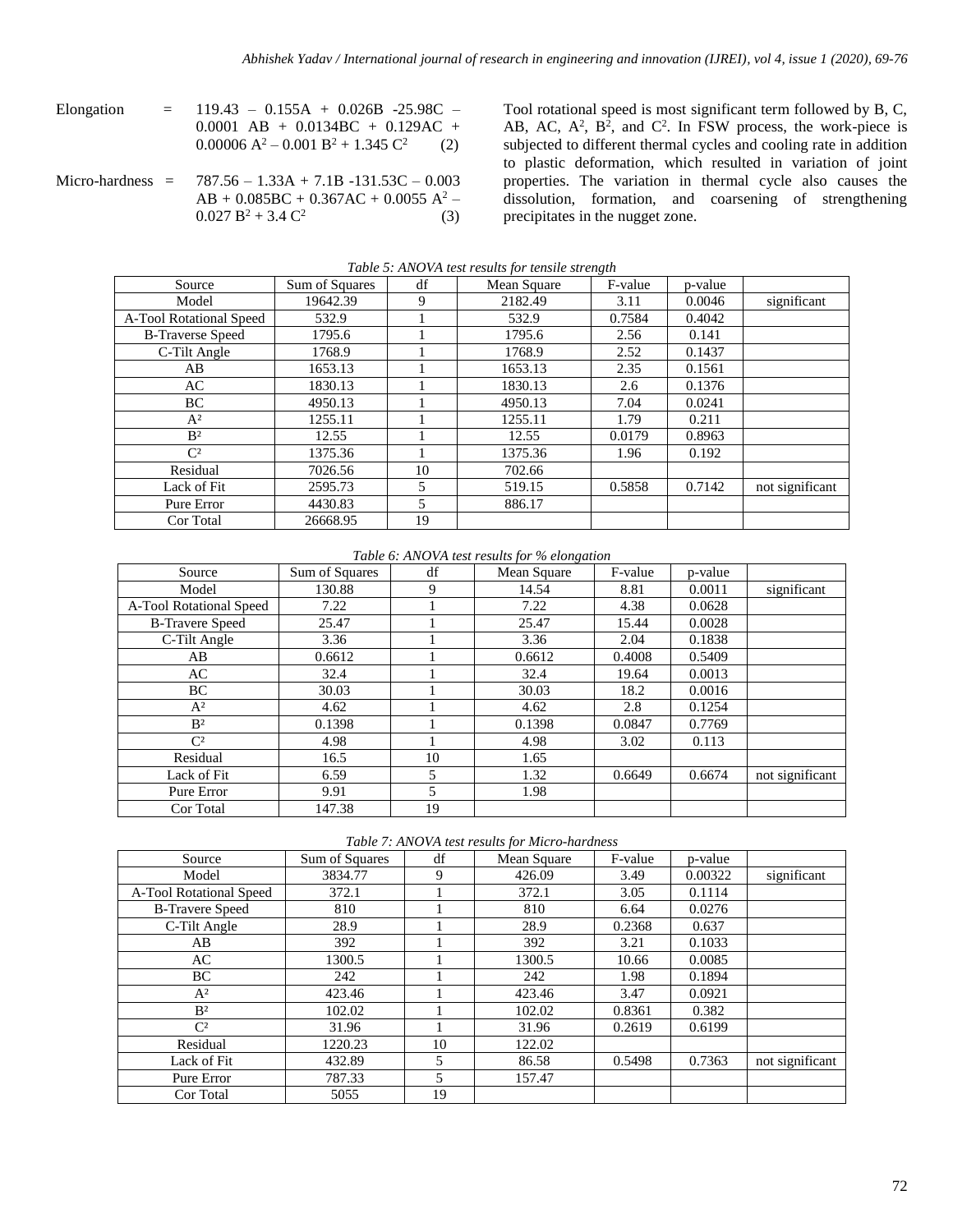The purpose of ANOVA is to evaluate the significance of process parameters for variation of responses. The ANOVA results for tensile strength, % elongation and micro-hardness are shown in table 5, 6 and 7, respectively. The F-value of model is calculated by dividing the mean square value of model to the mean square values of residuals. The Fvalues test was accomplished by investigating a correlation of the model variance with the residual variance. When the values of variances are almost identical, fraction will be near unity and it is not estimated that the model has significant effect on the outcomes. The developed models have F-values of 3.11, 8.81 and 3.49 for tensile strength, % elongation and micro-hardness respectively and a P-value of less than 0.01. Table 5-7 reveals that the models are significant with including significant term that affects the outcomes. In the current study, the adequacy of the model is check with 95% confidence level. A, B, C, AB, BC, AC,  $A^2$ ,  $B^2$ , and  $C<sup>2</sup>$  are the most significant terms available in the model for the tensile strength, % elongation and micro-hardness. The p-value higher than 0.05

reveals the insignificance of model term. The lack of fit F-value is 0.58, 0.66 and 0.549 for tensile strength, % elongation and micro-hardness respectively as shown in table 5-7, which is insignificant correlation with pure error. The lack of fit occurring possibilities is 0.7142, 0.6649, and 0.5498 for tensile strength, % elongation and micro-hardness respectively which is due to noise.

This insignificant lack of fit makes the developed models orthodox. The determination coefficient  $(R^2)$  for tensile strength, % elongation and micro-hardness are 73.65%, 88.8% and 75.86% respectively as shown in Table 8. Higher value of  $\mathbb{R}^2$  simplifies the exactness between the response model and experimental outcomes. The values of  $\mathbb{R}^2$  moving towards 1 show less variation between experimental and estimated values. However, the values of R should not be sufficient for the adequacy of the developed model. Thus, remaining properties such as adjusted  $\mathbb{R}^2$ , predicted  $\mathbb{R}^2$  and adequate precision are also considered for the adequacy of the model.

| Table 6. K value for lensue strength, % elongation and micro-naraness |                |        |        |        |                    |                          |                |
|-----------------------------------------------------------------------|----------------|--------|--------|--------|--------------------|--------------------------|----------------|
| Value of $\mathbb{R}^2$                                               | <b>Std Dev</b> | Mean   | C.V(%) | $R^2$  | Adi $\mathbb{R}^2$ | Predicted $\mathbb{R}^2$ | Adea Precision |
| Tensile Strength                                                      | 26.51          | 221.95 | 1.94   | 0.7365 | 0.4994             | 0.1508                   | 6.3861         |
| % Elongation                                                          | .28            | 10.79  | 1.90   | 0.888  | 0.7873             | 0.6457                   | 10.34          |
| Micro-hardness                                                        | 1.05           | 80.50  | 13.72  | 0.7586 | 0.5414             | 0.1366                   | 6.9262%        |

*Table 8: R<sup>2</sup> value for tensile strength, % elongation and micro-hardness*



*Figure 4: Effect of tool rotational speed and traverse speed on tensile strength of friction stir welded joint*



*Figure 5: Effect of tool rotational speed and traverse speed on % elongation of friction stir welded joint*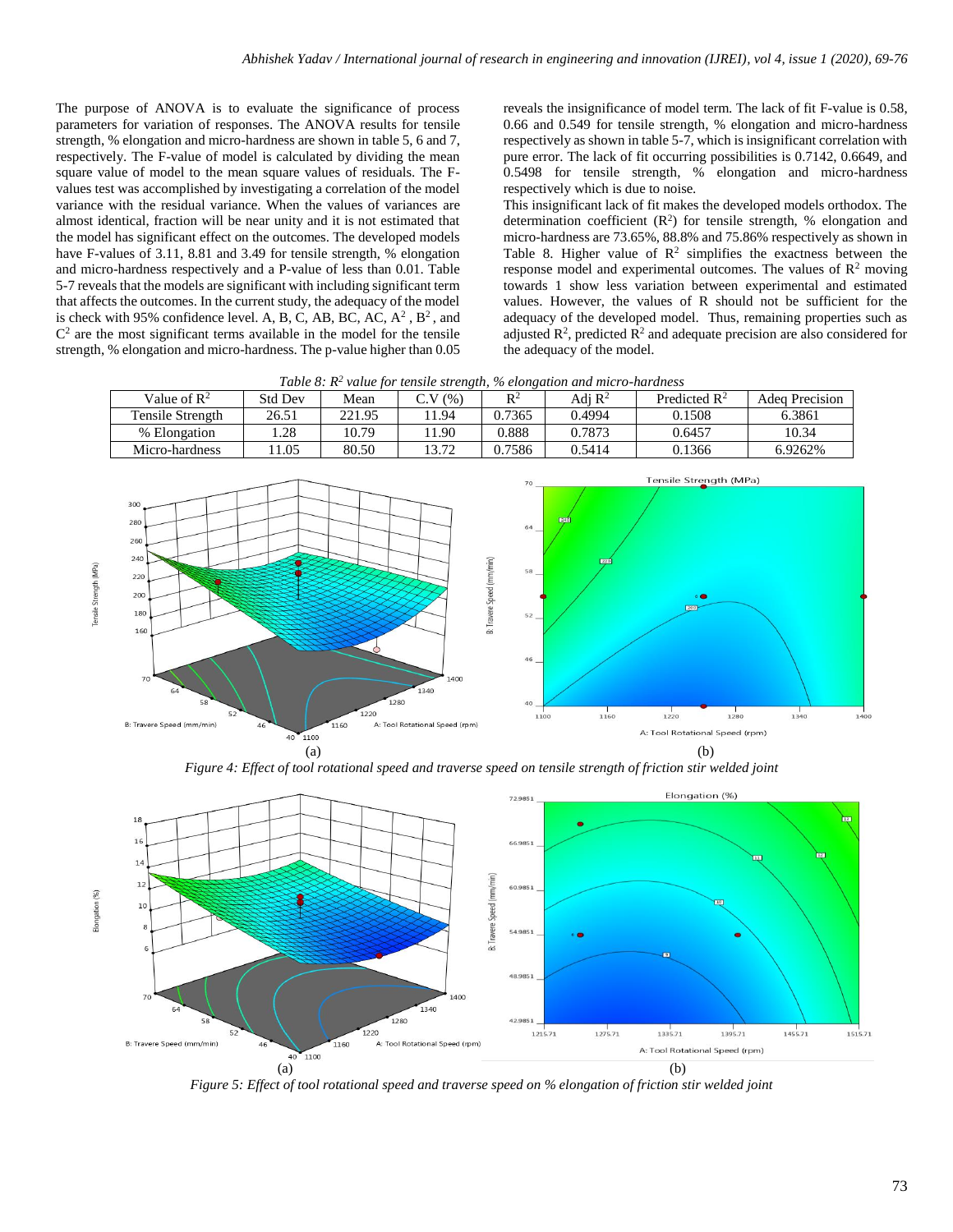

*Figure 6: Effect of tool rotational speed and traverse speed on micro-hardness of friction stir welded joint*

The 3D surface and contour for tensile strength, % elongation and micro-hardness of friction stir welded joint of AA2024 and AA5052 as shown in fig. (4-6), these figures provides the response surface and shows the change of output responses while each FSW parameters moves from the reference value. Fig. (4-6) illustrates the counter plots representing the interaction effect of any two input parameters on the tensile strength, % elongation and micro-hardness where the other parameters are on their center level. The increase in tool rotational speed and traverse speed

results in the increase the tensile strength, whereas when decrease in traverse speed results in the increase the tensile strength. He maximum tensile strength (298 MPa) was found at tool rotation 1400 rpm, 70 mm/min and  $2<sup>0</sup>$  tilt angle.

The optimized input parameters were found as tool rotational speed 1111 rpm, traverse speed  $61.74$  and tilt angle  $1.234<sup>0</sup>$  and optimized output response were found as tensile strength of 241.31 MPa, % elongation of 12.10, and micro-hardness of 95.94 HV as shown in fig. 7



*Figure 7: Ramp functiion graph for input parameter and Multi response optimization*